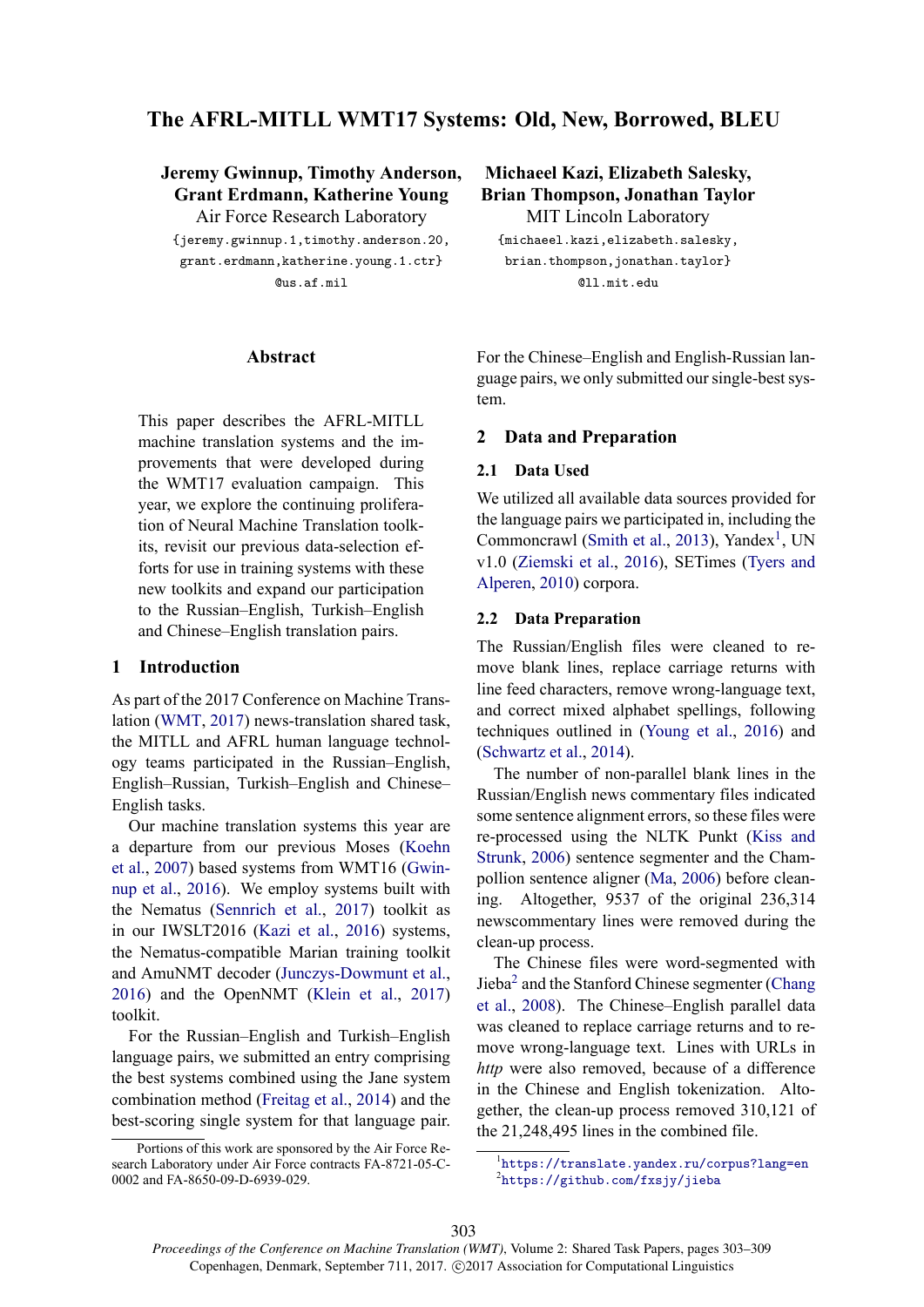### **2.3 Subselection**

We use our corpus subselection algorithm, defined in (Gwinnup et al., 2016). We use a vocabulary of up to 4-grams for subselection, after using bytepair encoding (see Section 3) to produce sub-word units. We believe that selecting from subwords is especially beneficial in morphologically-complex languages like Turkish and Russian.

For Russian we conducted monolingual selection from provided Common Crawl, to match test sets from 2012-2016 (15K lines total). This corpus was broken into 571 chunks of one million lines each, and five thousand lines were selected from each (2.9M lines total). 3-gram and 4-gram subword subselection vocabulary was used.

For Turkish we conducted monolingual selection from Common Crawl, to match SE Times and dev/test 2016 corpora (212K lines total). This corpus was broken into 502 chunks of one million lines each, and 25 thousand lines were selected from each (12.5M lines total). 4-gram subword subselection vocabulary was used.

After this subselection process completed for various languages we then sampled the first 3000 (e.g. top-scoring) English sentences from each selected chunk. For Russian and Turkish, we utilized the entire subselected chunk. Final line-counts for these selected data sets are listed in Table 1.

| Language | <b>Final Lines</b> |
|----------|--------------------|
| English  | 8,921,942          |
| Russian  | 2,856,141          |
| Turkish  | 5,011,001          |

Table 1: Final count of subselected lines per language used in training AFRL's backtranslation systems.

## **3 MT System Descriptions**

This year we participated in the Russian–English, English–Russian, Turkish–English and Chinese– English translation pairs using a variety of toolkits and techniques. Of particular note, we employed byte-pair encoding (Sennrich et al., 2016b) (BPE) of the source and target training data to address the out-of-vocabulary(OOV) problem.

#### **3.1 Russian–English**

The Russian–English language pair has been our largest focus since our participation in WMT14.

We spent significant effort building a variety of systems described as described below.

### **3.1.1 AFRL Nematus/Marian Systems**

Our Nematus/Marian systems follow the general approach of the WMT16 Edinburgh NMT systems (Sennrich et al., 2016a) with the following differences: We use the data selection algorithm described in Section 2.3 yielding approximately 5 million additional lines of backtranslated data.

In order to produce this backtranslated data we performed the following steps: 1) We first used Edinburgh's backtranslated data from WMT16 to produce a Nematus-based Russian–English system. 2) Once trained, we used the Amun decoder to translate the 2.8 million lines of subselected monolingual Commoncrawl Russian data into English. 3) The resulting data was then used to train an English–Russian Marian system that then used the Amun decoder to translate the 8.9 million lines of subselected English data to Russian. 4) Following this decoding, a final Russian–English system was trained using Marian with this backtranslated data. Three separate Marian training runs were performed with this final data set. Additionally, a Nematus system was trained for rescoring purposes where the English target data was reversed in word order. The combination of these final inputs was optimized with Drem (Erdmann and Gwinnup, 2015) to determine feature weights.

#### **3.1.2 AFRL OpenNMT Systems**

We trained four OpenNMT systems. Two systems employed the backtranslated data used in last year's University of Edinburgh NMT systems (Sennrich et al., 2017). The other two systems employed the subselected data as described in Section 2.3. All systems used 1000 hidden units and 600 unit word embeddings.

The two WMT16-based systems were each fine-tuned with newstest2012-2015 data. One system was also incrementally trained with the same newstest data. The subselected systems had cased BLEU scores of 30.04 and 30.67 on newstest2017 while the WMT16-based systems had BLEU scores of 32.16 and 32.78. They were all single systems.

Since OpenNMT currently does not support ensemble decoding, we decided to try doing system combination on the last four epochs of training. Taking the best system from the subselected data then gave a BLEU score of 33.95 while the best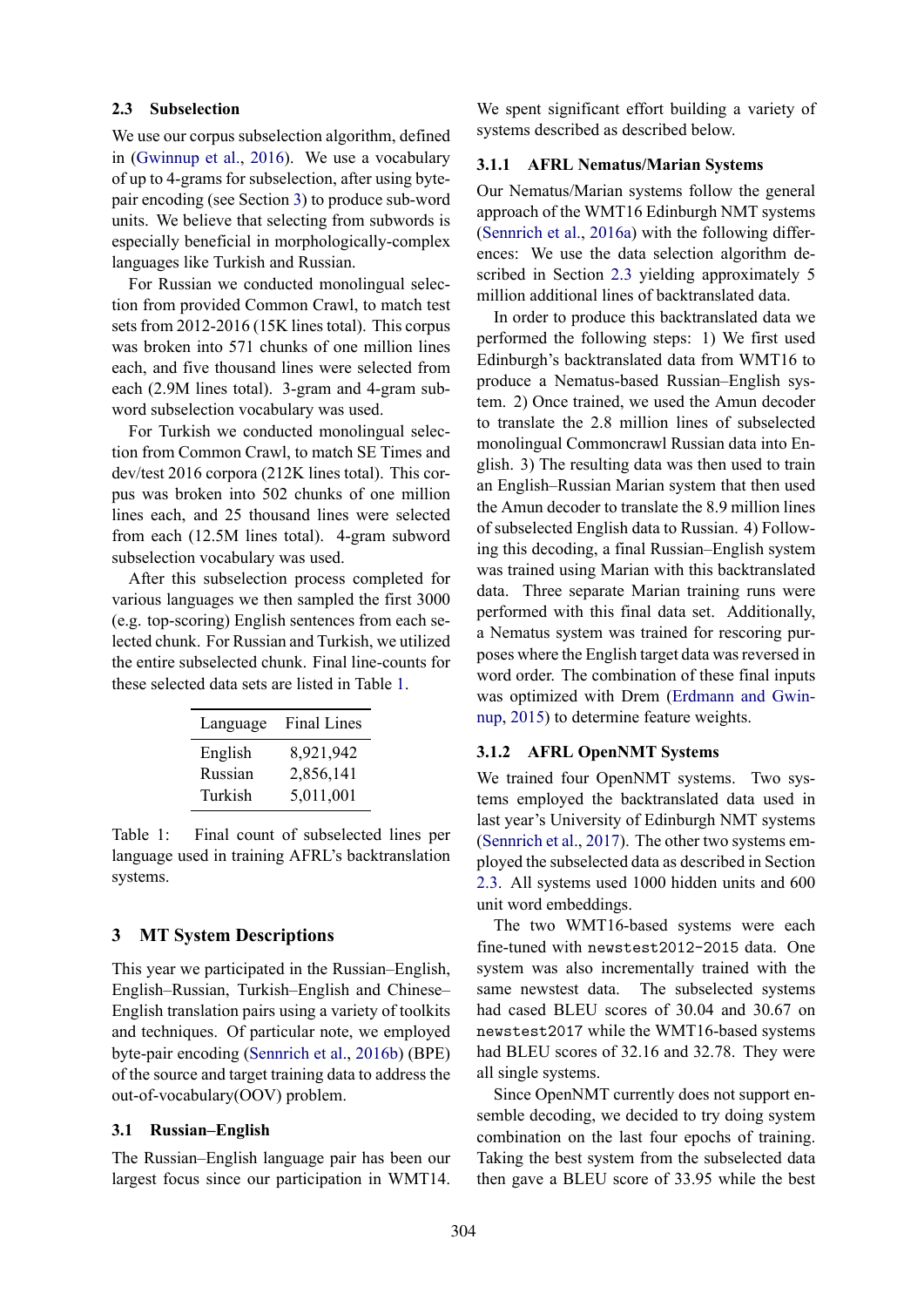WMT16-based systems increased to 33.23. Combining the four ensembles of each of those systems resulted in a score of 34.45 BLEU. This last ensemble system combination was done after the submission deadline.

## **3.1.3 MITLL Phrase-Based System**

While similar to last year's phrase-based system (Gwinnup et al., 2016), this year's system differs in a few key ways: 1) We use Moses truecased training data, to make our tokenization scheme uniform; 2) We rescore using systems built from data made available by Edinburgh's WMT16 System (Sennrich et al., 2016a); 3) We updated our language models with the new monolingual data sources, and finally 4) We add an additional 4 million lines from the UN v1.0 corpus (Ziemski et al., 2016) into the parallel training data.

For the last item, we used Moore-Lewis (Moore and Lewis, 2010) filtering on the English side of the training data. The in-domain language model was trained on news.2015.shuffled.en using a single layer LSTM language model developed in-house. The out-of-domain language model (trained on UNv1.0) used the same vocabulary. We compared word vs character-level language model results, and noted that character-level language modeling did a good job of data cleanup (giving bad scores to personnel records and poorly formatted data). We swept data selection sizes of two, four, and eight million, and found the middle size consistently the best. Our phrase-based system results can be summarized in Table 2.

| System                             | <b>Cased BLEU</b> |
|------------------------------------|-------------------|
| <b>Baseline</b>                    | 24 95             |
| Rescore                            | 27 32             |
| $Rescore + IIN ML$ -words          | 27.80             |
| $Rescore + UN ML-chars$            | 27.86             |
| $Rescore + UN ML$ -both            | 28.05             |
| $Resc_{1} + UN ML$ -both + new LMs | 28.41             |

Table 2: MITLL phrase-based system scores on newstest2016 measured in cased BLEU.

## **3.1.4 MITLL OpenNMT Systems**

We trained an OpenNMT system with the same in-domain data as our phrase-based system, using the default 9 epochs at learning rate 1.0, and reducing the learning rate by 0.7 each epoch thereafter. This yielded a system with 29.07 BLEU on newstest2016. Creating an n-best list from the epoch 13 model and rescoring that n-best list with the models from epoch 11 and 12, combined with equal weight, yielded 29.55 BLEU.

## **3.1.5 AFRL Phrase-Based Systems**

In order to provide diversity for system combination, we trained a Moses system with the provided parallel data and the subselected, backtranslated data as outlined in Section 3.1.1. We trained a 5 gram, BPE'd language model from the data used to train the BigLM used in our WMT15 (Gwinnup et al., 2015) systems.

## **3.2 English–Russian**

Due to the surprising effectiveness of the Marian English–Russian translation system used to produce backtranslated data, we decided to enter this system in the English–Russian translation task. This system was used in Step 2 of the Russian– English training process detailed in Section 3.1.1. Results of decoding newstest2017 are listed as entry 3 in Table 7.

## **3.3 Turkish–English**

We apply the techniques employed in building our Russian–English systems to build Turkish– English translation systems.

### **3.3.1 AFRL Nematus/Marian Systems**

For the Turkish–English task, the only provided parallel data was the SETimes corpus (Tyers and Alperen, 2010) of approximately 220,000 parallel lines. This presented a challenge for our goal of training a neural-based system similar to our Russian–English system (Section 3.1.4). We adopted a multiple step approach as before, but first starting with a Turkish–English Moses (Koehn et al., 2007) system built on the SETimes corpus with BPE applied. An order-5 KenLM (Heafield, 2011) language model was built on a BPE'd version of the BigLM employed in our WMT15 system(Gwinnup et al., 2015). Hierarchical lexicalized reordering (Galley and Manning, 2008) and an order-5 Operation Sequence Model (Durrani et al., 2011) were also employed in this system. Drem (Erdmann and Gwinnup, 2015) was used to optimize system feature weights using the Expected Corpus Bleu (ECB) metric.

In the interest of speed, Moses2 (Hoang et al., 2016) was used to decode the subselected Turkish corpus. An English–Turkish Marian system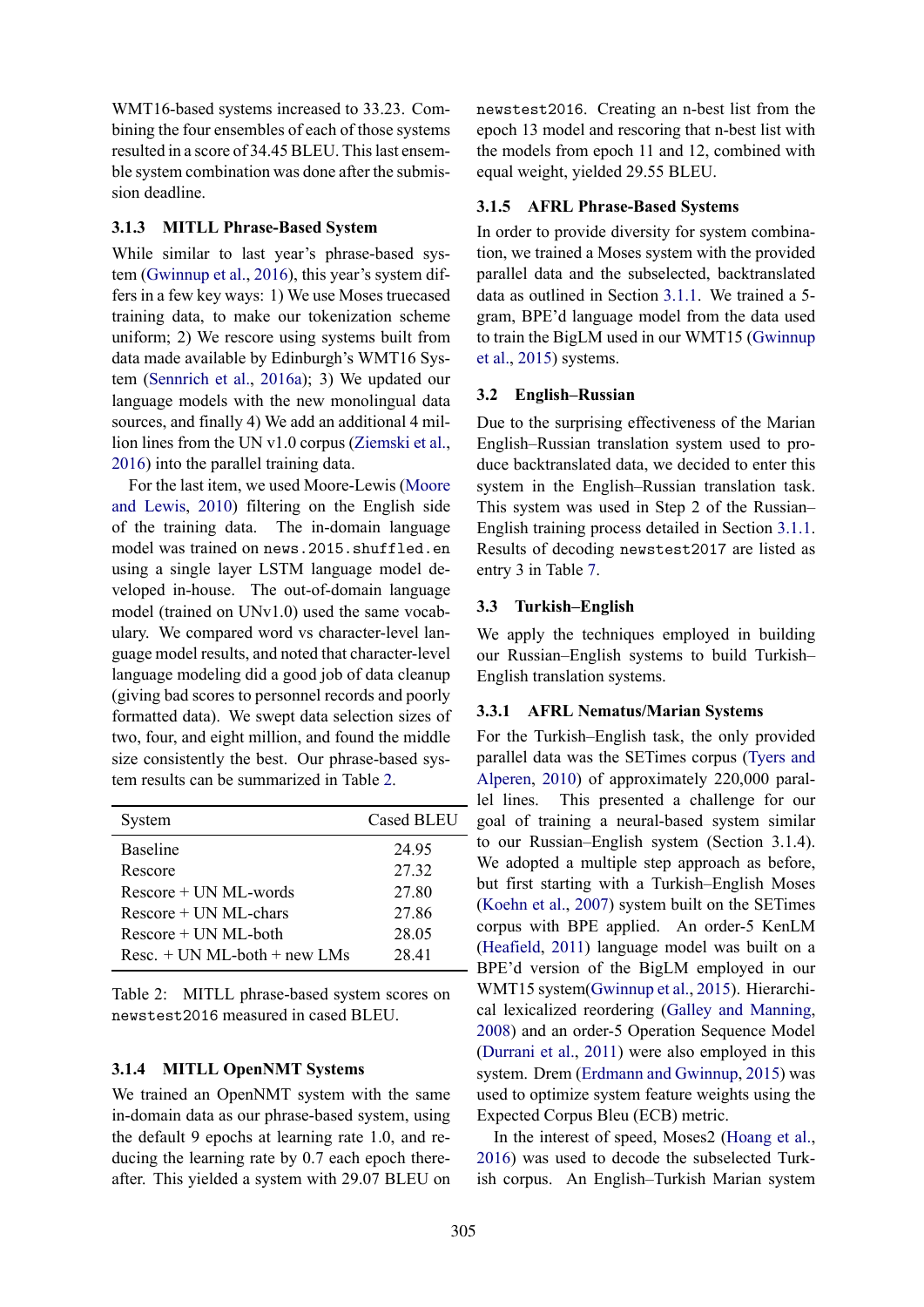was then trained (with default parameters) with the provided parallel data and the backtranslated data from the previous step. This system was then used to decode the English subselected corpus. Finally, our non-combination submission system was trained using both the parallel provided data and the data generated from the previous backtranslation step. This final Marian system was trained with a source vocabulary of 70k, target vocabulary of 50k, a 2048-unit RNN hidden layer and a 512-unit word embedding layer. A Nematus system was trained with reversed target sentences to provide right-to-left(r2l) rescoring. Two Marian left-to-right (l2r) and one Nematus r2l training instances were run. Each of the 3 final models are an average of the 8 best-scoring model checkpoints for each distinct training run. These resulting l2r averaged models were used to ensemble decode the test set, with the averaged r2l model rescoring the resulting n-best lists. Finally, the one-best was output and submitted as System 5 in Table 7.

## **3.3.2 MITLL OpenNMT Systems**

In the final week of the evaluation, to produce a diverse system, we attempted backtranslation, iteratively. We began with a Moses system trained on the SETimes corpus. We then took 800K sentences from news.2016.shuffled for either language. In training a Turkish to English MT system, we backtranslated the English news data into Turkish using the current best English–Turkish MT system. We then repeated the process in the other direction. In the interest of time, we used a small network with 256 sized word embeddings, 512 sized rnn, and learning rate decay starting at epoch 6. Each pass took one day. Perplexities converged after 3 iterations. See Table 3 below.

|               |       | Iter Forward ppl. Backward ppl. |
|---------------|-------|---------------------------------|
|               | 26.92 | 31 72                           |
| $\mathcal{D}$ | 22.65 | 27 74                           |
| 3             | 16.75 | 27.88                           |

| Table 3: MITLL OpenNMT Turkish-English sys- |  |
|---------------------------------------------|--|
| tem perplexities on newsdev2016.            |  |

## **3.3.3 AFRL Moses Phrase-Based Systems**

For contrast, a phrase-based system was built in the same manner as described in Step 1 of Section 3.3.1, but using the provided and backtranslated data used in the final step. This system contributed to the system combination listed as entry 4 of Table 7.

# **3.4 Chinese–English**

# **3.4.1 MITLL Nematus and OpenNMT Systems**

As in our other systems, we used Moore-Lewis filtering (on characters only here due to time constraints) to sort the data. In this case, we used the entire parallel training corpora provided (25M lines), and filtered it, since we had no prior knowledge of which corpora were useful. For our Nematus system, we took the top 20 million lines, using the subselection method as a form of data "cleanup". Since this system took a month to train, for our OpenNMT system we instead extracted the top 5M sentences, and this system trained in one week. The Nematus system trained to a BLEU score of 16.39 on newstest2016, ensembled to 18.59, and the single-best OpenNMT system trained to 18.30. (OpenNMT did not have ensemble decoding implemented at the time of the evaluation.) We also rescored the Nematus ensembled n-best list with our OpenNMT system. We used an n-best list size of 12, and achieved a score of 20.06 (+.06) on newstest2017.

# **3.4.2 AFRL OpenNMT Systems**

Similarly to the Chinese–English systems in the previous section, we down-sampled the available parallel data using the algorithms described in (Gwinnup et al., 2016) resulting in a 5 million line parallel training set. OpenNMT systems were trained in the same manner described in Section 3.1.2. The outputs of the 8 best-scoring epochs were ensembled using system combination again in the same manner as the Russian–English systems. This resulting system is listed as entry 6 in Table 7.

# **3.4.3 AFRL Marian Systems**

Again for contrast, we experimented using 5 million lines of down-selected data from the parallel UN corpus as in Section 3.4.2. We charactersegmented all Chinese characters on the source side of the data, then applied a BPE model to any remaining non-Chinese words. This BPE model is the same as the one learned from and applied to the target side of the parallel training data. Interestingly, this approach limited the source vocabulary to only 22,000 terms. The target vocabulary is a more typical 40K due to the application of BPE.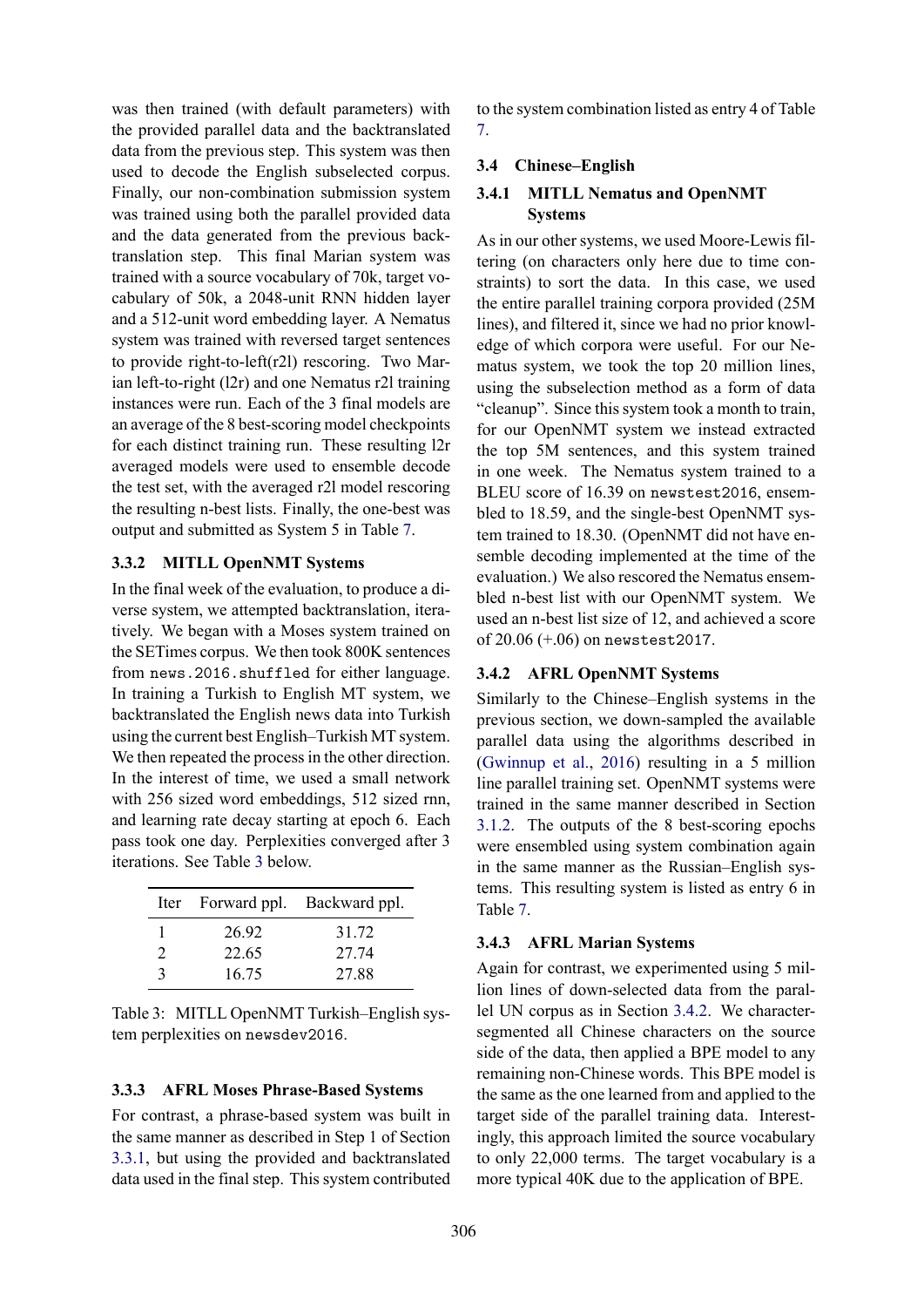Marian was used to train models with 1024, 2048, and 3072 hidden units in the RNN layer. We saw a performance gain when increasing the number of units from 1024 to 2048, but not from 2048 to 3072 (at least for this experiment). These scores are shown in the Table 4.

| RNN width | cased BLEU |
|-----------|------------|
| 1024      | 17.75      |
| 2048      | 18.81      |
| 3072      | 18.84      |

Table 4: Chinese–English Marian systems with different RNN hiddenunit widths decoding newstest2017 measured in cased BLEU.

#### **3.5 System Combination**

Jane System Combination (Freitag et al., 2014) was used to combine a variety of systems for our Russian–English and Turkish–English combination submissions. We show the individual system combination inputs and final scores for Russian– English in Table 5 and Turkish–English in Table 6. It is important to note that our single-best Russian–English submission did not contribute to the system-combination entry as this system was a late addition at the end of the evaluation period.

For each system combination, five experiment replicates were run to account for variance in the combination process. The resulting best replicate was submitted. Results are shown in Table 7.

### **4 Conclusion**

We present a series of improvements to our Russian–English systems and apply these lessons learned to creating Turkish–English and Chinese– English systems.

While researchers in recent years have been searching for principled methods to combine the strengths of statistical and neural MT, we find that carefully devised system combination and ensembling provides provides aggregate improvement. Thus, "borrowing" the Jane system combination technique allows one to combine old and new for better BLEU.

### **References**

- Pi-Chuan Chang, Michel Galley, and Christopher D. Manning. 2008. Optimizing Chinese word segmentation for machine translation performance. In *Proceedings of the Third Workshop on Statistical Machine Translation*. Association for Computational Linguistics, Columbus, Ohio, pages 224–232.
- Nadir Durrani, Helmut Schmid, and Alexander Fraser. 2011. A joint sequence translation model with integrated reordering. In *Proc. of the 49th Annual Meeting of the Association for Computational Linguistics (ACL '11)*. Portland, Oregon, pages 1045–1054.
- Grant Erdmann and Jeremy Gwinnup. 2015. Drem: The AFRL submission to the WMT15 tuning task. In *Proc. of the Tenth Workshop on Statistical Machine Translation*. Lisbon, Portugal, pages 422–427.
- Markus Freitag, Matthias Huck, and Hermann Ney. 2014. Jane: Open source machine translation system combination. In *Conference of the European Chapter of the Association for Computational Linguistics*. Gothenburg, Sweden, pages 29–32.
- Michel Galley and Christopher D. Manning. 2008. A simple and effective hierarchical phrase reordering model. In *Proc. of the Conference on Empirical Methods in Natural Language Processing*. EMNLP '08, pages 848–856.
- Jeremy Gwinnup, Tim Anderson, Grant Erdmann, Katherine Young, Michaeel Kazi, Elizabeth Salesky, and Brian Thompson. 2016. *Proceedings of the First Conference on Machine Translation: Volume 2, Shared Task Papers*, Association for Computational Linguistics, chapter The AFRL-MITLL WMT16 News-Translation Task Systems, pages 296–302. https://doi.org/10.18653/v1/W16-2313.
- Jeremy Gwinnup, Tim Anderson, Grant Erdmann, Katherine Young, Christina May, Michaeel Kazi, Elizabeth Salesky, and Brian Thompson. 2015. The AFRL-MITLL WMT15 system: There's more than one way to decode it! In *Proc. of the Tenth Workshop on Statistical Machine Translation*. Lisbon, Portugal, pages 112–119.
- Kenneth Heafield. 2011. KenLM: faster and smaller language model queries. In *Proceedings of the EMNLP 2011 Sixth Workshop on Statistical Machine Translation*. Edinburgh, Scotland, United Kingdom, pages 187–197.
- Hieu Hoang, Nikolay Bogoychev, Lane Schwartz, and Marcin Junczys-Dowmunt. 2016. Fast, scalable phrase-based smt decoding. In *Proceedings of the 12th Biennial Conference of the Association for Machine Translation in the Americas (AMTA2016)*.
- Marcin Junczys-Dowmunt, Tomasz Dwojak, and Hieu Hoang. 2016. Is neural machine translation ready for deployment? a case study on 30 translation directions. In *Proc. of the 13th International Workshop on Spoken Language Translation (IWSLT'16)*. Seattle, Washington.

Opinions, interpretations, conclusions and recommendations are those of the authors and are not necessarily endorsed by the United States Government. Cleared for public release on 22 June 2017. Originator reference number RH-17-117218. Case number 88ABW-2017-3080.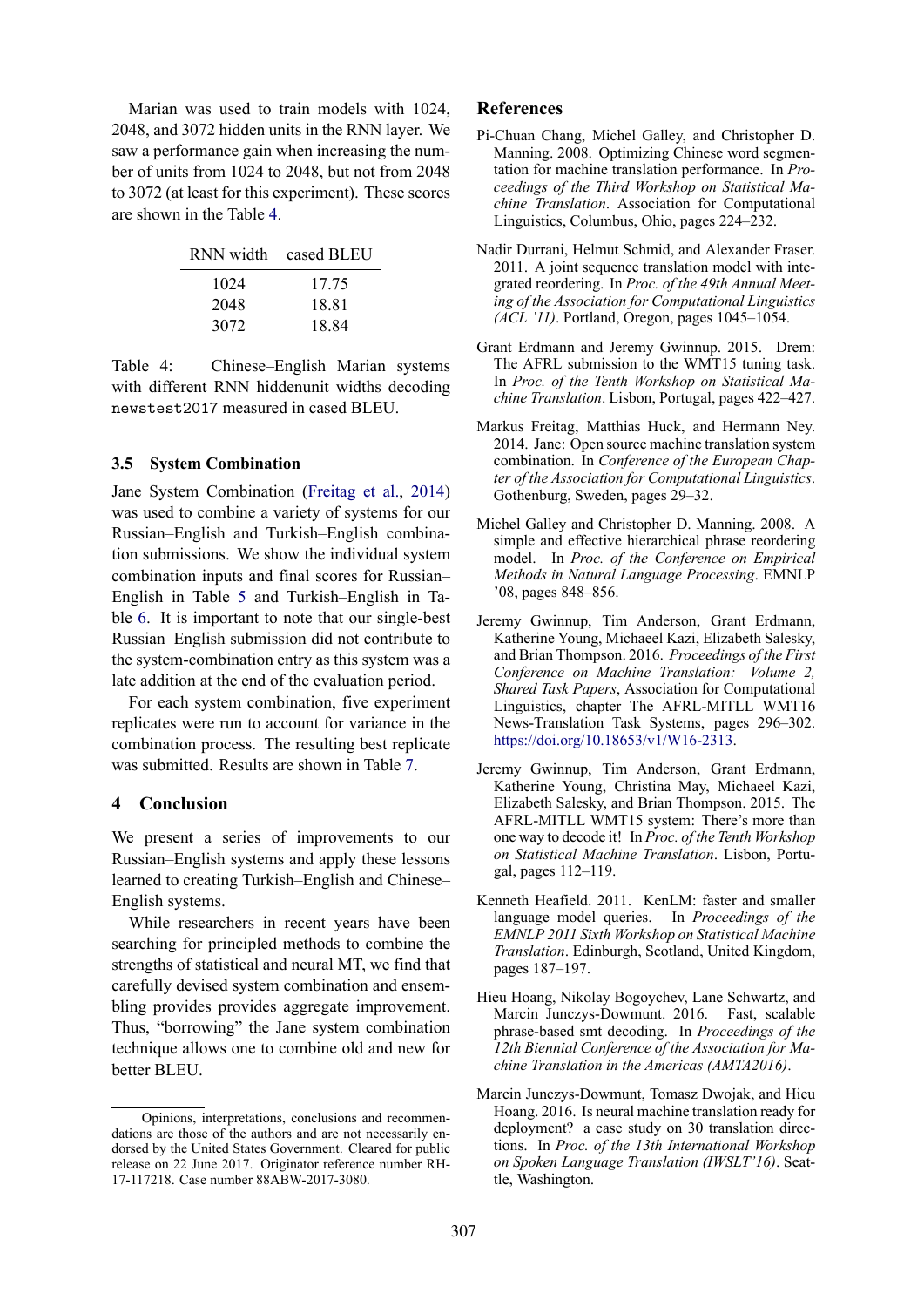| #              | Description                                                                                      | cased BLEU |
|----------------|--------------------------------------------------------------------------------------------------|------------|
| 1              | $3x$ Marian Train ens, 8-best avg per, 1024 unit hidden + 1x Nematus r2l<br>rescore, 8-best avg  | 31.44      |
| 2              | 2x Marian Train ens., 8-best avg per, 2048 unit hidden $+$ 1x Nematus r2l<br>rescore, 8-best avg | 31.86      |
| 3              | 3x Marian Train ens., 8-best avg per, 2048 unit hidden $+ 1x$ Nematus r2l<br>rescore, 8-best avg | 32.25      |
| $\overline{4}$ | Moses w/ BPE data, BPE'd BigLM from WMT15                                                        |            |
| 5              | OpenNMT with subsel, backtrans data, single decode                                               |            |
| 6              | OpenNMT with backtrans data, finetune, inc. train                                                |            |
| 7              | OpenNMT with backtrans data, finetune only                                                       |            |
| 8              | OpenNMT with UN data + Nematus rescore                                                           |            |
| 9              | OpenNMT with backtrans data, ensemble-syscomb 4-best                                             |            |
| 10             | OpenNMT with subsel, backtrans data, ensemble syscomb 4-best                                     |            |
| comb           | <b>Submitted System Combination</b>                                                              | 34.71      |

Table 5: Russian–English System Combination Inputs decoding newstest2017 measured in cased BLEU.

| #    | Description                                                                                                  | cased BLEU |
|------|--------------------------------------------------------------------------------------------------------------|------------|
|      | $2x$ Marian Train ens, 8-best avg per, 2048 unit hidden + 1x Nematus r2l<br>rescore, 8-best avg              | 17.12      |
|      |                                                                                                              | 17.54      |
| 2    | $2x$ Marian Train ens, 8-best avg per, 2048 unit hidden + 1x Nematus r2l<br>rescore, 8-best avg - alt. model |            |
| 3    | OpenNMT, iterative backtrans                                                                                 | 15.98      |
| 4    | Moses w/BPE data, BPE'd BigLM from WMT15                                                                     | 13.60      |
| comb | Submitted System Combination                                                                                 | 18 05      |

Table 6: Turkish–English System Combination Inputs decoding newstest2017 measured in cased BLEU.

| # | Lang           | System                         | <b>Cased BLEU</b> |
|---|----------------|--------------------------------|-------------------|
|   | ru-en<br>ru-en | System Combo<br>OpenNMT-best   | 34.7<br>34.0      |
| 3 | en-ru          | Marian Backtrans               | 25.4              |
| 5 | tr-en<br>tr-en | System Combo<br>Marian/Nematus | 18.1<br>17.5      |
|   | zh-en          | Single-Best                    | 21.3              |

Table 7: Submission system scores on newstest2017 measured in cased BLEU.

- Guillaume Klein, Yoon Kim, Yuntian Deng, Jean Senellart, and Alexander M. Rush. 2017. Opennmt: Open-source toolkit for neural machine translation. *CoRR* abs/1701.02810. http://arxiv.org/abs/1701.02810.
- Philipp Koehn, Hieu Hoang, Alexandra Birch, Chris Callison-Burch, Marcello Federico, Nicola Bertoldi, Brooke Cowan, Wade Shen, Christine Moran, Richard Zens, Chris Dyer, Ondřej Bojar, Alexandra Constantin, and Evan Herbst. 2007. Moses: Open source toolkit for statistical machine translation. In *Proc. of the 45th Annual Meeting of the ACL on Interactive Poster and Demonstration Sessions*. ACL '07, pages 177–180.
- X. Ma. 2006. Champollion: A robust parallel text sentence aligner. In *Proceedings of the Fifth International Conference on Language Resources and Eval-*

Michaeel Kazi, , Elizabeth Salesky, Brian Thompson, Jonathan Taylor, Jeremy Gwinnup, Tim Anderson, Grant Erdmann, Eric Hansen, Brian Ore, Katherine Young, and Michael Hutt. 2016. The MITLL-AFRL IWSLT-2016 systems. In *Proc. of the 13th International Workshop on Spoken Language Translation (IWSLT'16)*. Seattle, Washington.

Tibor Kiss and Jan Strunk. 2006. Unsupervised multilingual sentence boundary detection. *Computational Linguistics, Volume 32, Number 4, December 2006* .